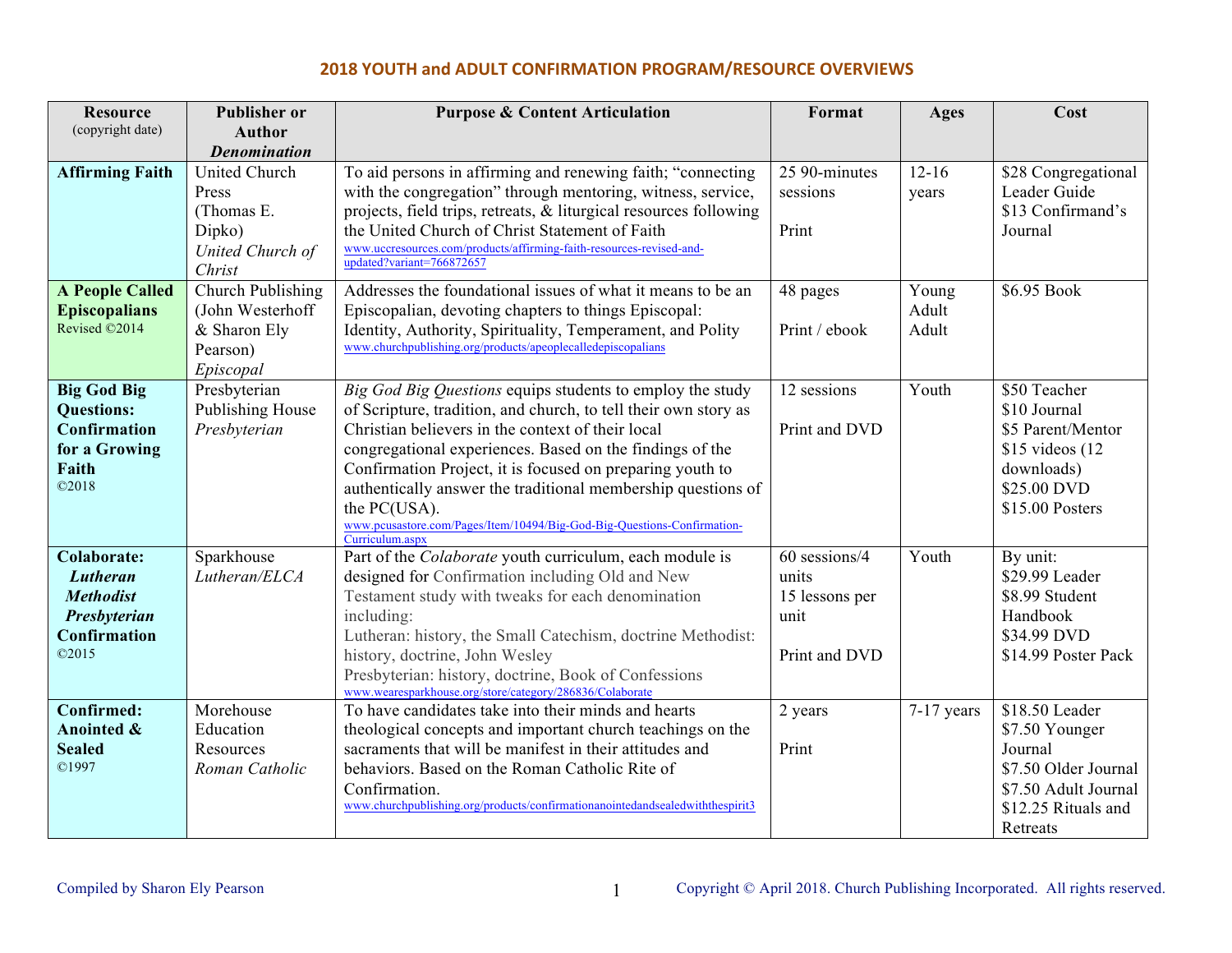| <b>Resource</b>                       | <b>Publisher or</b>              | <b>Purpose &amp; Content Articulation</b>                                                                                | Format                        | Ages                 | Cost                                |
|---------------------------------------|----------------------------------|--------------------------------------------------------------------------------------------------------------------------|-------------------------------|----------------------|-------------------------------------|
| (copyright date)                      | <b>Author</b>                    |                                                                                                                          |                               |                      |                                     |
| <b>Confirm not</b>                    | <b>Denomination</b>              |                                                                                                                          |                               | $8^{th}$ or $9^{th}$ |                                     |
| Conform:                              | Confirm not<br>Confirm           | Classroom work, field trips, mentor relationships, and<br>challenges to take responsibility for understanding faith and  | 20 sessions<br>90 minutes ea. | grade                | Based on ASA;<br>one-time licensing |
| Youth                                 | (St. John's                      | its power. Provides a safe place for people to explore the                                                               |                               | youth                | fee:                                |
| Revised ©2016                         | Episcopal Church,                | breadth of the Christian tradition, to ask questions and                                                                 | Downloadable                  |                      | $$149 - $499.00$                    |
|                                       | Oakland, CA)                     | express their doubts, and to discover what they truly believe.                                                           |                               |                      |                                     |
|                                       |                                  | Versions for: Episcopal, Lutheran, Methodist, United                                                                     |                               |                      |                                     |
|                                       |                                  | Church of Christ, and Presbyterian                                                                                       |                               |                      |                                     |
|                                       |                                  | www.confirmnotconform.com                                                                                                |                               |                      |                                     |
| <b>Confirm not</b>                    | Confirm not                      | Lessons invite participants to ask the questions they've                                                                 | 18 sessions                   | Adults               | Based on ASA;                       |
| <b>Conform: Adult</b><br>$\odot$ 2010 | Confirm                          | always wanted to ask and to explore their faith from an adult                                                            | 90 minutes ea.                |                      | one-time licensing                  |
|                                       | (St. John's<br>Episcopal Church, | perspective. The lesson plans covers the basics on Bible,<br>creeds, prayer book and sacraments. Participants experiment | Downloadable                  |                      | fee:<br>\$149 - \$499.00            |
|                                       | Oakland, CA)                     | with different spiritual practices to find what ones work best                                                           |                               |                      |                                     |
|                                       | Episcopal                        | for them.                                                                                                                |                               |                      |                                     |
|                                       |                                  | www.confirmnotconform.com                                                                                                |                               |                      |                                     |
| <b>CONFIRM</b>                        | Abingdon / Youth                 | Confirm Your Faith. Your Commitment. God's Call.                                                                         | 39 sessions                   | $12 - 14$            | \$19.99 Director                    |
| ©2018                                 | <b>Ministry Partners</b>         | Confirm treats confirmation as more than a decision. Instead,                                                            | (outlines for 6,              | years                | \$39.99 Teaching                    |
|                                       | <b>United Methodist</b>          | it is the beginning of a conversation about what it means to                                                             | $12$ , or $18$ weeks)         | $15 - 18$            | Plans                               |
|                                       | (official UMC                    | be a Christian, living out your faith, your commitment, and                                                              |                               | years                | \$12.99 Student                     |
|                                       | confirmation                     | God's call. Content categories: theology, history, belonging                                                             | Print and ebook               | 18-30                | \$10.99 Mentor                      |
|                                       | program)                         | in the Community of Faith, making a faith commitment,                                                                    |                               | years                | \$8.99 Parent                       |
|                                       |                                  | understanding God's Call.<br>www.youthministrypartners.com/confirm                                                       |                               |                      | \$39.99 DVD                         |
| <b>The Discovery</b>                  | Diocese of Texas                 | Online video series: Includes a brief history of the Episcopal                                                           | 1 hour: 2-4                   | Young                | <b>FREE</b>                         |
| <b>Series: A</b>                      | Episcopal                        | Church, an instructed Eucharist, spiritual gifts assessment,                                                             | video segments                | Adults               | In Spanish also                     |
| <b>Christian</b>                      |                                  | Bible, Jesus, the Creeds, and Baptism.                                                                                   | followed by                   | Adults               |                                     |
| <b>Journey</b><br>©2003               |                                  | www.epicenter.org/discovery/ and https://vimeopro.com/epicentervideos/the-<br>discovery-series                           | group work                    |                      |                                     |
| H2H:                                  | Faith Inkubators                 | H2H combines current life with Biblical truths, creating                                                                 | 90 PowerPoint                 | Youth                | $$99 - $1,699$                      |
| <b>Head to the</b>                    | (Rich Melheim)                   | critical thinking, deep caring, faithful young people. It                                                                | based lessons on              |                      | AWWA annual                         |
| <b>Heart</b>                          | Lutheran/ELCA                    | features art, music, skits, and game shows, while building                                                               | disks; 10-lesson              |                      | membership                          |
|                                       |                                  | lasting caring relationships at church. Blend learning,                                                                  | theme set                     |                      |                                     |
|                                       |                                  | Christian service and fellowship with our time-tested                                                                    |                               |                      | \$11.45 Topical                     |
|                                       |                                  | system.                                                                                                                  | 9 Journals print              |                      | Faith Journals                      |
|                                       |                                  | www.faithink.com/Inkubators/h2h_intro1.asp                                                                               |                               |                      | (each)                              |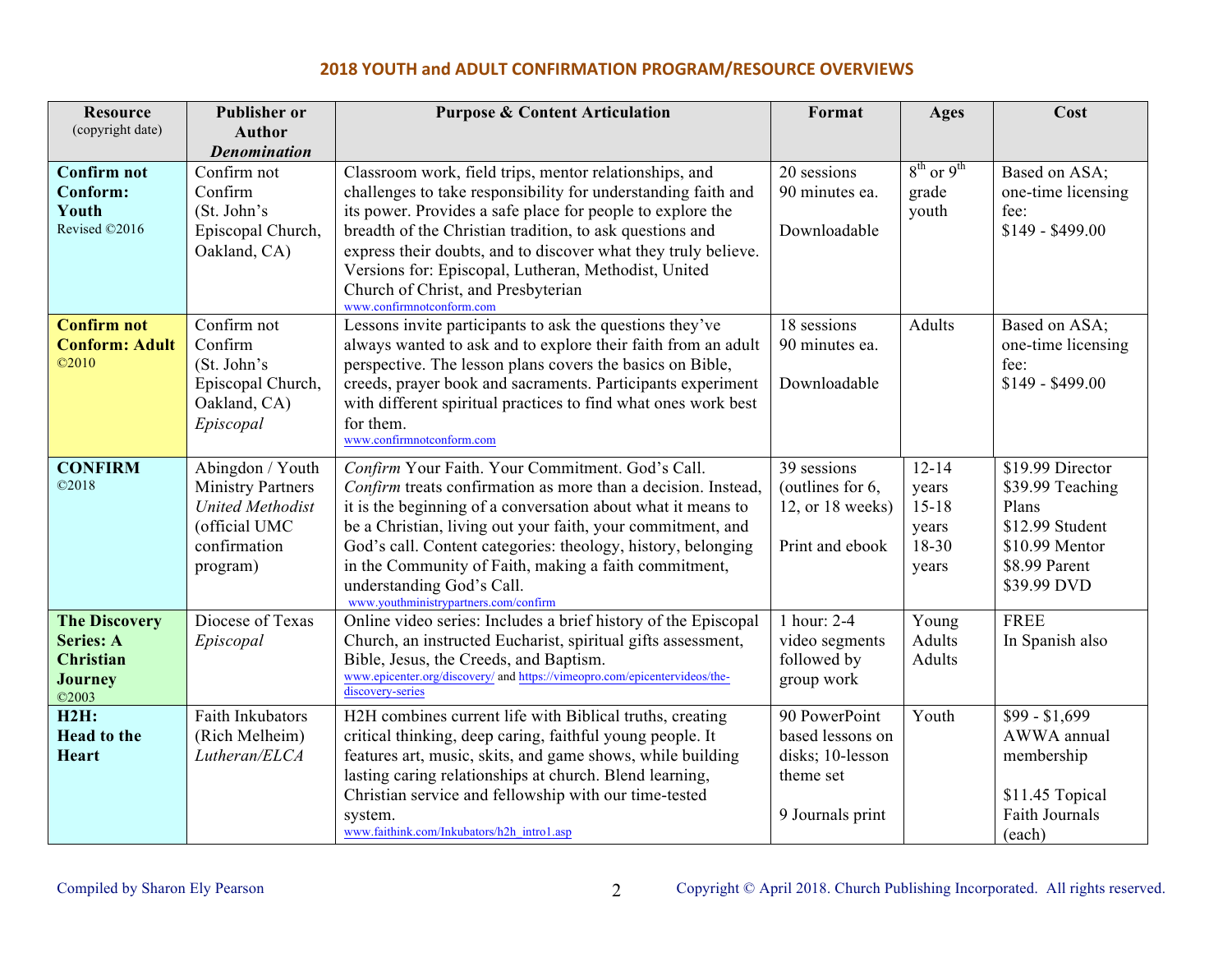| <b>Resource</b>                                                             | <b>Publisher or</b>                                                 | <b>Purpose &amp; Content Articulation</b>                                                                                                                                                                                                                                                                                                                                                                                                                                                                                       | Format                                                                                                                       | Ages                               | Cost                                                                                                       |
|-----------------------------------------------------------------------------|---------------------------------------------------------------------|---------------------------------------------------------------------------------------------------------------------------------------------------------------------------------------------------------------------------------------------------------------------------------------------------------------------------------------------------------------------------------------------------------------------------------------------------------------------------------------------------------------------------------|------------------------------------------------------------------------------------------------------------------------------|------------------------------------|------------------------------------------------------------------------------------------------------------|
| (copyright date)                                                            | <b>Author</b>                                                       |                                                                                                                                                                                                                                                                                                                                                                                                                                                                                                                                 |                                                                                                                              |                                    |                                                                                                            |
|                                                                             | <b>Denomination</b>                                                 |                                                                                                                                                                                                                                                                                                                                                                                                                                                                                                                                 |                                                                                                                              |                                    |                                                                                                            |
| <b>Here We Stand</b><br>@2010                                               | <b>Augsburg Fortress</b><br>Lutheran/ELCA                           | Students experience a connection between the class content<br>and their affirmation of Baptism each week, how their faith<br>connects to real life, while the expanded small group<br>material encourages relationship building between mentors<br>and learners. Solid biblical and theological content helps<br>connect students with their Lutheran heritage, while video,<br>music and other multimedia resources make the material<br>more approachable for today's learner. (NRSV)<br>www.augsburgfortress.org/herewestand | 2 or 3 year<br>scope and<br>sequence, 31<br>session in each<br>year: OT, NT,<br>Catechism<br>Online platform<br>for teachers | Youth                              | \$65 Annual<br>Subscription based<br>on AWA of<br>confirmands<br>\$14.99 Student                           |
| <b>I</b> Believe<br>$\oslash$ 2004                                          | Faith Alive<br>Resources<br>Christian<br>Reformed                   | For teens who are preparing to make public profession of<br>faith. Through discussion, action, and relationship building<br>with a mentor, they will learn to express what they believe<br>and grow in their walk with God.<br>www.faithaliveresources.org/Products/151130/i-believe-study-guide.aspx                                                                                                                                                                                                                           | Print                                                                                                                        | Middle<br>School<br>High<br>School | \$10 Study Guide<br>\$13 Mentor Guide                                                                      |
| <b>I</b> Believe:<br>Confirmation<br>for the 21st<br>Century                | LeaderResources<br>(Andrew Sherman<br>& Donna Barthle)<br>Episcopal | Experience and reflect on what it means to name Jesus<br>Christ as Lord and Savior in the context of the Episcopal<br>Church that is based in the biblical stories involving<br>classroom reflection, retreats, community service, mentors,<br>prayer, worship, and internships in the congregation.<br>www.leaderresources.org/BELIEVE                                                                                                                                                                                         | 2 years<br>Downloadable                                                                                                      | $6-9$ <sup>th</sup><br>Grade       | \$64.95                                                                                                    |
| I Will, with<br><b>God's Help</b><br>©2002                                  | Morehouse<br>Education<br>Resources (Mary<br>Lee Wile)<br>Episcopal | Confirmation is a public renewal of one's baptismal<br>covenant, a reaffirmation of Christian identity. Built on the<br>Baptismal Covenant in the Book of Common Prayer,<br>including readings from the Gospels to match the lectionary<br>year.<br>www.churchpublishing.org/products/iwillwithgodshelpleadersguide                                                                                                                                                                                                             | 6-12 weeks or<br>adaptable for<br>retreats                                                                                   | Grades 6-<br>12                    | \$24.00 Leader<br>Guide<br>\$8.00 Youth<br>Journal<br>\$8.00 Adult<br>Journal<br>\$8.00 Mentor<br>Guide    |
| The Journey:<br><b>An Introduction</b><br>to Discipleship /<br>Confirmation | Evangelical<br>Covenant Church                                      | The Journey is the official confirmation material of the ECC.<br>The goal of The Journey is to present an overview of the<br>Bible (NLT) and church beliefs while offering all<br>participants the opportunity to make or strengthen their<br>personal commitment to follow Christ.<br>www.covchurch.org/confirmation/                                                                                                                                                                                                          | 2 years; 60-90<br>minute sessions<br>Print                                                                                   | Youth<br>Adult                     | \$39.95 Leader<br>\$5.95<br>Mentor/Parent<br>\$12.95 Student<br>Journal each<br>(OT/NT)<br>Audio available |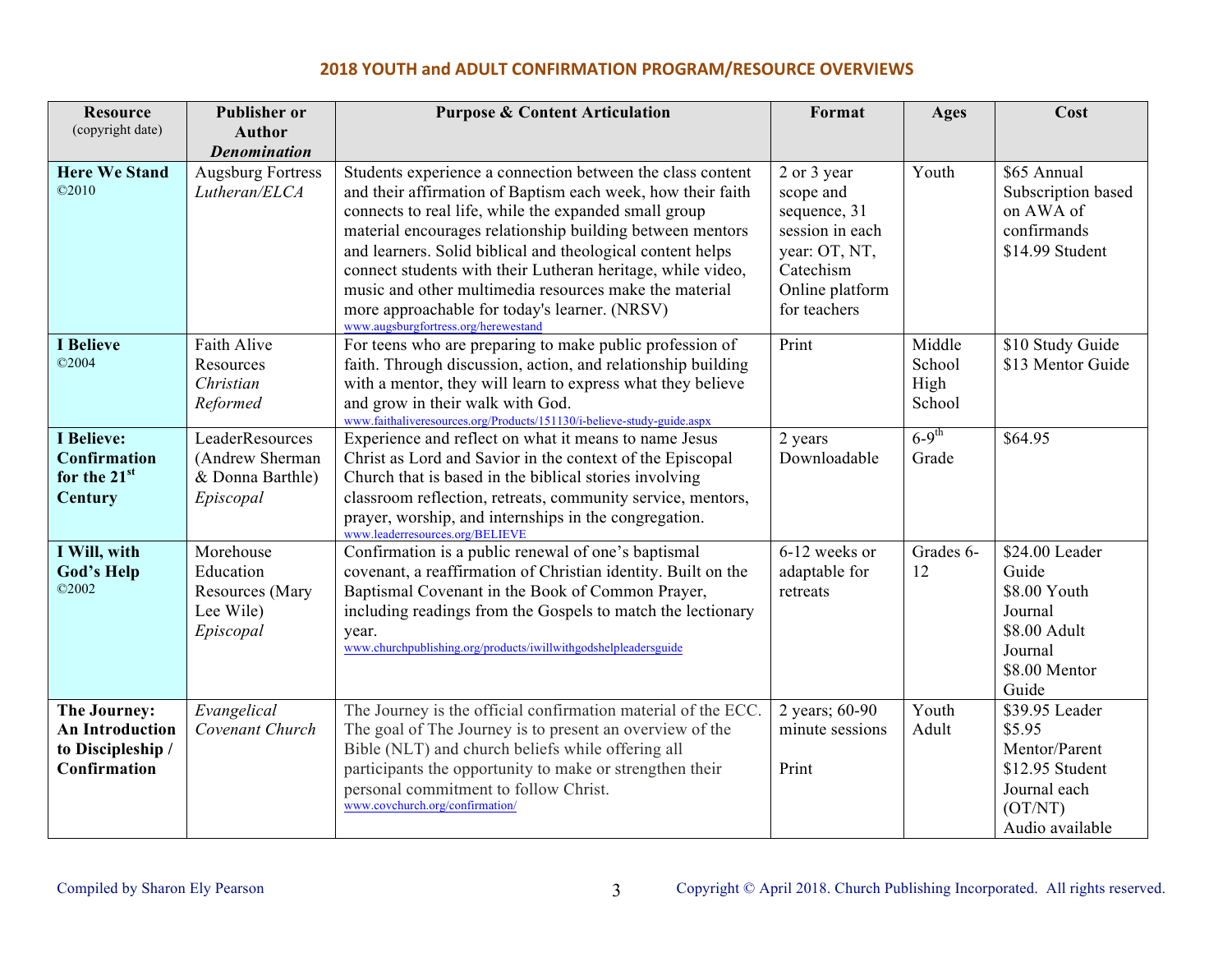| <b>Resource</b>                    | <b>Publisher or</b>          | <b>Purpose &amp; Content Articulation</b>                                                                               | Format         | <b>Ages</b>     | Cost                |
|------------------------------------|------------------------------|-------------------------------------------------------------------------------------------------------------------------|----------------|-----------------|---------------------|
| (copyright date)                   | <b>Author</b>                |                                                                                                                         |                |                 |                     |
|                                    | <b>Denomination</b>          |                                                                                                                         |                |                 |                     |
| <b>Living Water:</b>               | Church Publishing            | Explores Baptism (and renewal of promises) through music,                                                               | Book/ebook     | High            | \$29.95 Book        |
| Baptism as a<br><b>Way of Life</b> | (Klara Tammany)<br>Episcopal | prayer, poetry, and story following the Baptismal Covenant.<br>www.churchpublishing.org/products/livingwater            |                | School<br>Young |                     |
| ©2002                              |                              |                                                                                                                         |                | Adult           |                     |
|                                    |                              |                                                                                                                         |                | Adult           |                     |
| <b>Making</b>                      | Abingdon                     | A mentor-based confirmation program that pairs                                                                          | 13 weeks $-3$  | $12-19$         | \$13.99 Confirmand  |
| <b>Disciples</b>                   | (William                     | confirmands with adult mentors and guides them through a                                                                | months; mentor | years           | Journal             |
| New edition ©2018                  | Willimon)                    | variety of learning experiences that will strengthen the                                                                | based          |                 | \$16.99 Coordinator |
|                                    | <b>United Methodist</b>      | student's understanding of the faith while connecting him or                                                            |                |                 | \$15.99 Mentor      |
|                                    |                              | her with the community of believers in a personal way. It                                                               |                |                 | Guide               |
|                                    |                              | can be used as a stand-alone program, or in conjunction with                                                            |                |                 |                     |
|                                    |                              | your current curriculum as a special experiential unit.                                                                 |                |                 |                     |
|                                    |                              | Topics covered include: God, Jesus, Holy Spirit, Worship,                                                               |                |                 |                     |
|                                    |                              | The Bible, Saints and Gifts, Ministry, Baptism, Spiritual                                                               |                |                 |                     |
|                                    |                              | Life, Death and Resurrection, Life in the Church, and The                                                               |                |                 |                     |
|                                    |                              | Faith Journey Continues.                                                                                                |                |                 |                     |
|                                    |                              | www.cokesbury.com/product/9781501848162/making-disciples-coordinators-<br>guide/?rank=1&txtSearchQuery=making+disciples |                |                 |                     |
| My                                 | Pilgrim Press                | Designed as a workbook, it provides youth with insight into:                                                            | <b>Book</b>    | $8th$ Grade     | \$16.50 Book        |
| <b>Confirmation:</b>               | (Thomas Dipko)               | the Bible, its origins, and how to use it; Christian beliefs;                                                           |                |                 |                     |
| <b>A</b> Guide for                 | United Church of             | understanding God, Jesus, and the Holy Spirit; and the                                                                  |                |                 |                     |
| <b>Confirmation</b>                | Christ                       | Christian church. This book also addresses some vital                                                                   |                |                 |                     |
| <b>Instruction</b>                 |                              | questions regarding the importance of church and the                                                                    |                |                 |                     |
| Revised edition                    |                              | meaning of confirmation, and contains a helpful resource                                                                |                |                 |                     |
| ©1994                              |                              | section.                                                                                                                |                |                 |                     |
|                                    |                              | www.uccresources.com/products/my-confirmation-a-guide-for-                                                              |                |                 |                     |
| My Faith, My                       | Church Publishing            | confirmation-instruction-revised-and-updated-dipko<br>Written for teens as they explore the Episcopal Church and        | Flexible       | Youth           | \$19.95 Book        |
| Life: A Teen's                     | (Jenifer Gamber)             | prepare for Confirmation. Chapters include Bible, Baptism,                                                              | Print          |                 | \$14.95 Leader      |
| <b>Guide to the</b>                | Episcopal                    | Church History, Prayer, Worship, Polity, and more. End of                                                               |                |                 | Guide               |
| Episcopal                          |                              | chapter reflection questions; Leader Guide for a 6 or 10-                                                               |                |                 |                     |
| Church                             |                              | week program and/or retreat.                                                                                            |                |                 |                     |
| Revised edition                    |                              | www.churchpublishing.org/myfaithmylife                                                                                  |                |                 |                     |
| @2014                              |                              |                                                                                                                         |                |                 |                     |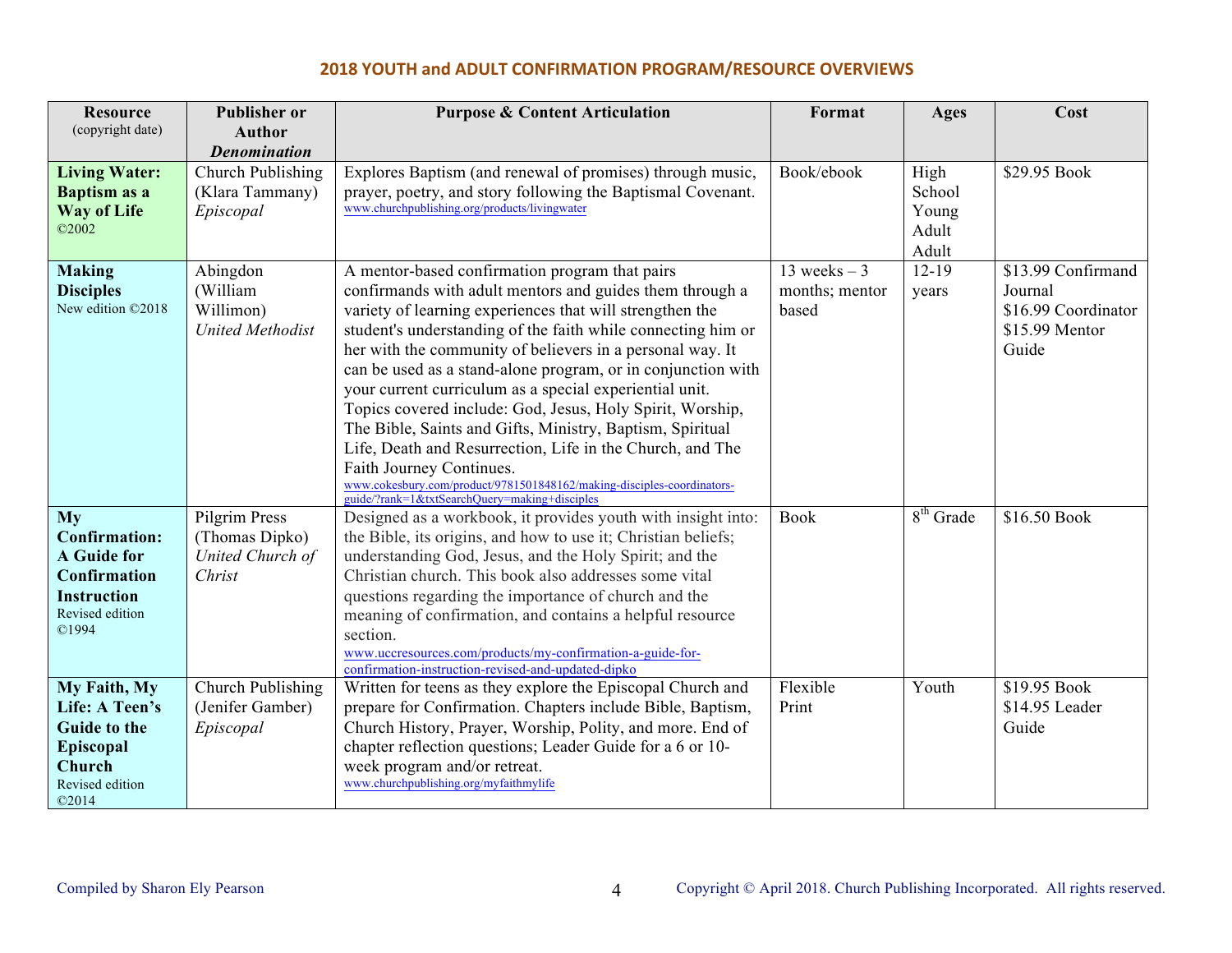| <b>Resource</b>        | <b>Publisher or</b>      | <b>Purpose &amp; Content Articulation</b>                                         | Format           | <b>Ages</b> | Cost               |
|------------------------|--------------------------|-----------------------------------------------------------------------------------|------------------|-------------|--------------------|
| (copyright date)       | Author                   |                                                                                   |                  |             |                    |
|                        | <b>Denomination</b>      |                                                                                   |                  |             |                    |
| Pilgrim: A             | Church Publishing        | Approaches the great issues of faith not through persuasion                       | 8 topics         | High        | \$12.95 Leader's   |
| <b>Course for the</b>  | 2016                     | but participation in a pattern of contemplation and discussion                    | 6-7 sessions     | School      | Guide              |
| <b>Christian</b>       | Episcopal                | in a small group. Follow Stage: Turning to Christ, Lord's                         | each             | Young       | \$9.95 each course |
| <b>Journey</b>         |                          | Prayer, Commandments, Beatitudes; Grow Stage: Creeds,                             | 60-90 minutes    | Adults      | book               |
| @2016                  |                          | Eucharist, Bible, Church & Kingdom (6 sessions each.<br>www.PilgrimProgram.org    | Print            | Adults      |                    |
| re:form:               | Sparkhouse               | Denomination specific four-unit curriculum that shares the                        | DVD and Anti-    | Middle      | \$4.49 Workbook    |
| <b>Tradition</b>       | Methodist                | history, beliefs, and practices that help youth discover how                      | Workbook         | School      | \$19.99 Leader     |
| @2011                  | Lutheran                 | their faith tradition came to be.                                                 |                  | Youth       | Guide              |
|                        | Reformed                 | www.wearesparkhouse.org/store/category/286824/re-form-Traditions                  | Print            |             | \$29.99 DVD        |
|                        |                          |                                                                                   |                  |             |                    |
| <b>Sealed and Sent</b> | LeaderResources          | Follows a format of worship, content, discussion, reflection,                     | 15 sessions      | Youth       | \$54.95            |
| Forth                  | (Episcopal               | and community building.                                                           | 2-hours each     | Adults      |                    |
| ©2004                  | Diocese of East          | www.leaderresources.org/SealedSent                                                |                  |             |                    |
|                        | Carolina)                |                                                                                   | Downloadable     |             |                    |
|                        | Episcopal                |                                                                                   |                  |             |                    |
| <b>The Seekers</b>     | LeaderResources          | To call young people into adulthood by discovery, wonder,                         | 2 years          | Young       | \$39.95            |
| ©2003                  | (Angela Hock,            | and reflection on life in light of our Christian tradition. 4                     | 25 sessions each | Adults      |                    |
|                        | Rick Brewer,             | units: Faith, Life, Self, and Values. 2 years (25 sessions each                   |                  | $(18-25)$   |                    |
|                        | Susan Haas)              | year)                                                                             | Downloadable     |             |                    |
|                        | Episcopal                | www.leaderresources.org/The-Seekers-Young-Adult-Ministry p 87.html                |                  |             |                    |
| To Know, To            | <b>Augsburg Fortress</b> | Helps youth integrate their faith with their families and into                    | $3$ Units        | Grades 6-   | Each Unit:         |
| Live, To Grow          | Lutheran/ELCA            | their congregational lives. Divided into 3 units (3-9 sessions                    | 3-9 sessions     | 10          | \$5.50 Leader      |
| C1991                  |                          | each) to equip youth for building a faithful life. To Know                        | each             |             | \$2.50 Participant |
|                        |                          | emphasizes the foundations of faith. To Live is to be used in                     | Print            |             |                    |
|                        |                          | conjunction with service projects. To Grow fosters faith in                       |                  |             |                    |
|                        |                          | the real world.                                                                   |                  |             |                    |
|                        |                          | www.augsburgfortress.org/store/search?ss=to+know%2C+to+live%2C+to+grow&c<br>$= 0$ |                  |             |                    |
| <b>Your Faith,</b>     | Church Publishing        | The book carefully unpacks the Episcopal Church's language                        | Print/ebook      | Young       | \$22.95 Book       |
| <b>Your Life: An</b>   | (Jenifer Gamber)         | of worship, theology, church structure, and sacraments, so                        |                  | Adults /    |                    |
| <b>Invitation to</b>   | Episcopal                | that newcomers will have the vocabulary and framework to                          |                  | Adults      |                    |
| <b>The Episcopal</b>   |                          | share their beliefs and practices, explore the Bible,                             |                  |             |                    |
| <b>Church</b>          |                          | understand prayer and discern their own ministry within the                       |                  |             |                    |
| Revised edition        |                          | church. Leader Guide included.                                                    |                  |             |                    |
| ©2017                  |                          | www.churchpublishing.org/yourfaithyourlife                                        |                  |             |                    |